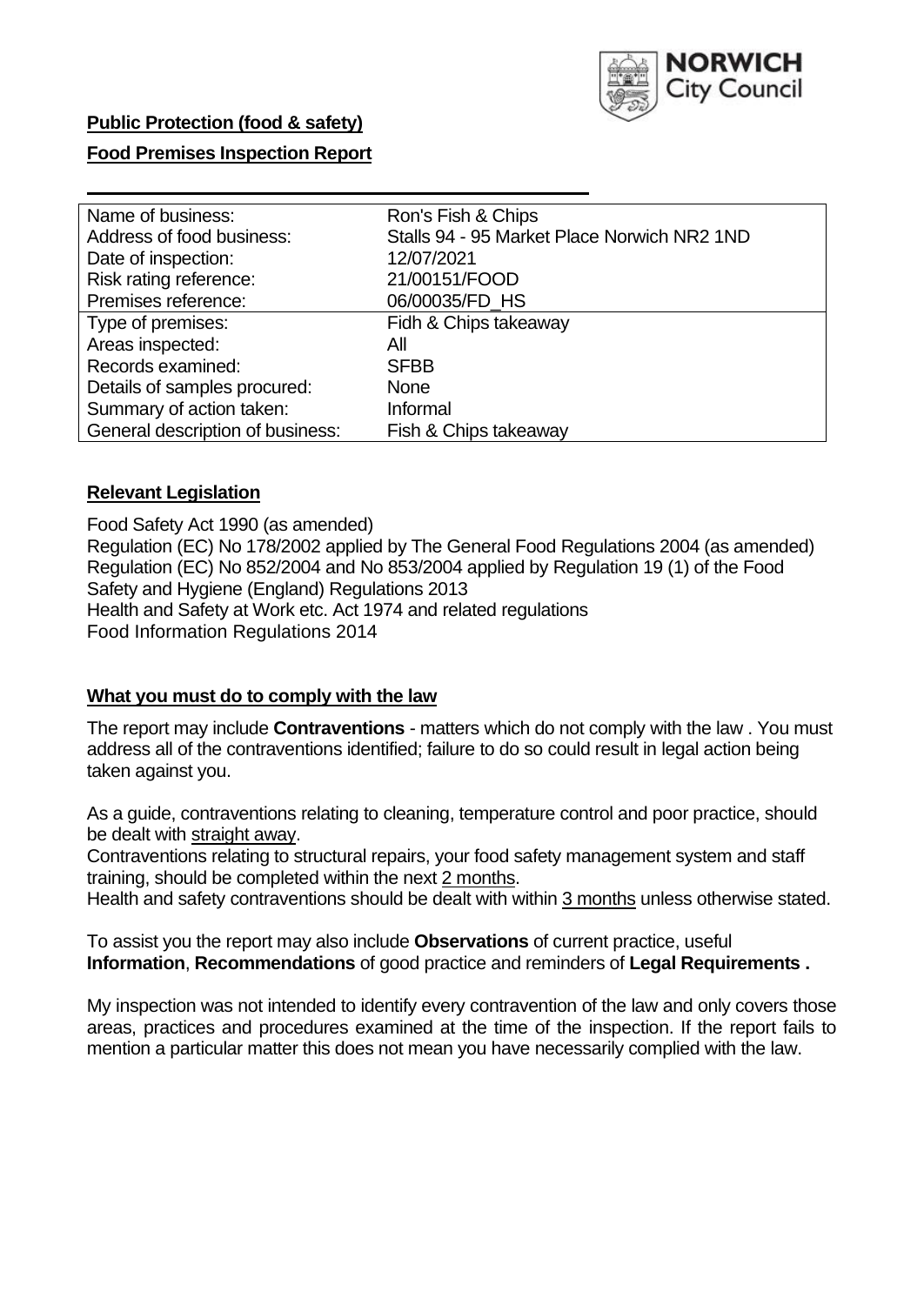# **FOOD SAFETY**

### **How we calculate your Food Hygiene Rating:**

 The food safety section has been divided into the three areas which you are scored against for the hygiene rating: 1. food hygiene and safety procedures, 2. structural requirements and 3. confidence in management/control procedures. Each section begins with a summary of what was observed and the score you have been given. Details of how these scores combine to produce your overall food hygiene rating are shown in the table.

| <b>Compliance Area</b>                     |          |    |           | <b>You Score</b> |                |    |           |    |                |  |  |
|--------------------------------------------|----------|----|-----------|------------------|----------------|----|-----------|----|----------------|--|--|
| <b>Food Hygiene and Safety</b>             |          |    |           | $\overline{0}$   | 5              | 10 | 15        | 20 | 25             |  |  |
| <b>Structure and Cleaning</b>              |          |    |           | $\overline{0}$   | 5              | 10 | 15        | 20 | 25             |  |  |
| Confidence in management & control systems |          |    | $\Omega$  | 5                | 10             | 15 | 20        | 30 |                |  |  |
|                                            |          |    |           |                  |                |    |           |    |                |  |  |
| <b>Your Total score</b>                    | $0 - 15$ | 20 | $25 - 30$ |                  | $35 - 40$      |    | $45 - 50$ |    | > 50           |  |  |
| <b>Your Worst score</b>                    | 5.       | 10 | 10        |                  | 15             |    | 20        |    | $\blacksquare$ |  |  |
|                                            |          |    |           |                  |                |    |           |    |                |  |  |
| <b>Your Rating is</b>                      | 5        |    |           | 3                | $\overline{2}$ |    |           |    | $\Omega$       |  |  |

Your Food Hygiene Rating is 4 - a good standard



# **1. Food Hygiene and Safety**

 with legal requirements. You have safe food handling practices and procedures and all the Food hygiene standards are high. You demonstrated a very good standard of compliance necessary control measures to prevent cross-contamination are in place. Some minor contraventions require your attention. **(Score 5)** 

## Hand-washing

**Observation** I was pleased to see handwashing was well managed.

#### Temperature Control

**Observation** I was pleased to see you were able to limit bacterial growth and/or survival by applying appropriate temperature controls at points critical to food safety and that you were monitoring temperatures.

## **2. Structure and Cleaning**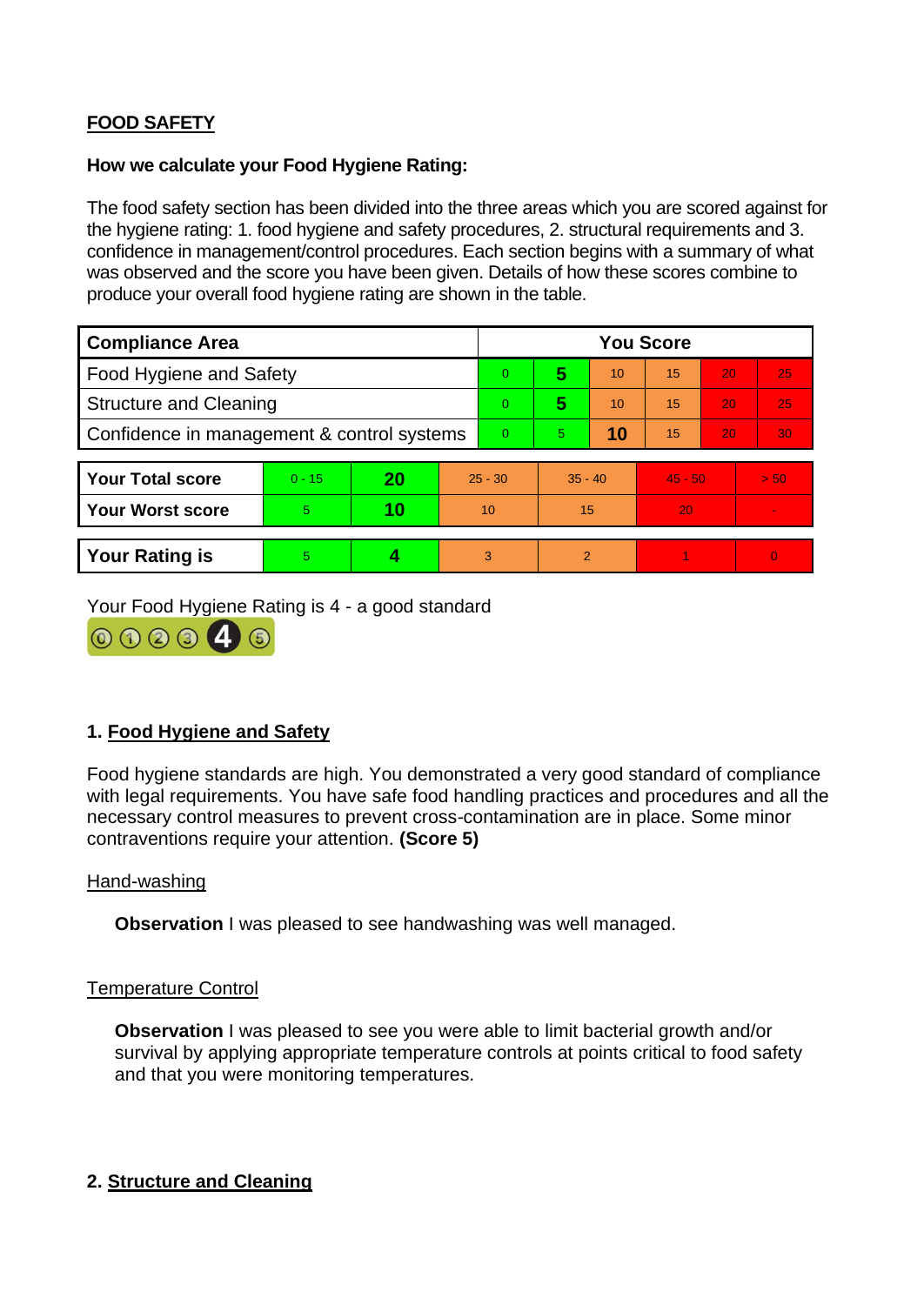The structure facilities and standard of cleaning and maintenance are all of a good standard and only minor repairs and/or improvements are required. Pest control and waste disposal provisions are adequate. The minor contraventions require your attention. **(Score 5)** 

## Cleaning of Structure

**Contravention** The following items were dirty and require more frequent and thorough cleaning:

- floor/wall junctions
- around equipment feet
- behind and under equipment
- flue to extraction

 **Observation** The kitchen had been well maintained and the standard of cleaning was good.

## Cleaning of Equipment and Food Contact Surfaces

**Contravention** The following items are dirty and must be cleaned::

- fridge shelving
- legs to small table used for chips
- plastic washing up bowl used for chips
- lid to food container

## Cleaning Chemicals / Materials / Equipment and Methods

**Observation** I was pleased to see that the premises was kept clean and that your cleaning materials, methods and equipment were able to minimise the spread of harmful bacteria between surfaces.

#### **Maintenance**

 **Contravention** The following items had not been suitably maintained and must be repaired (or replaced):

• chipped melamine to counter

## Pest Control

**Observation** I was pleased to see that the premises was proofed against the entry of pests and that pest control procedures were in place.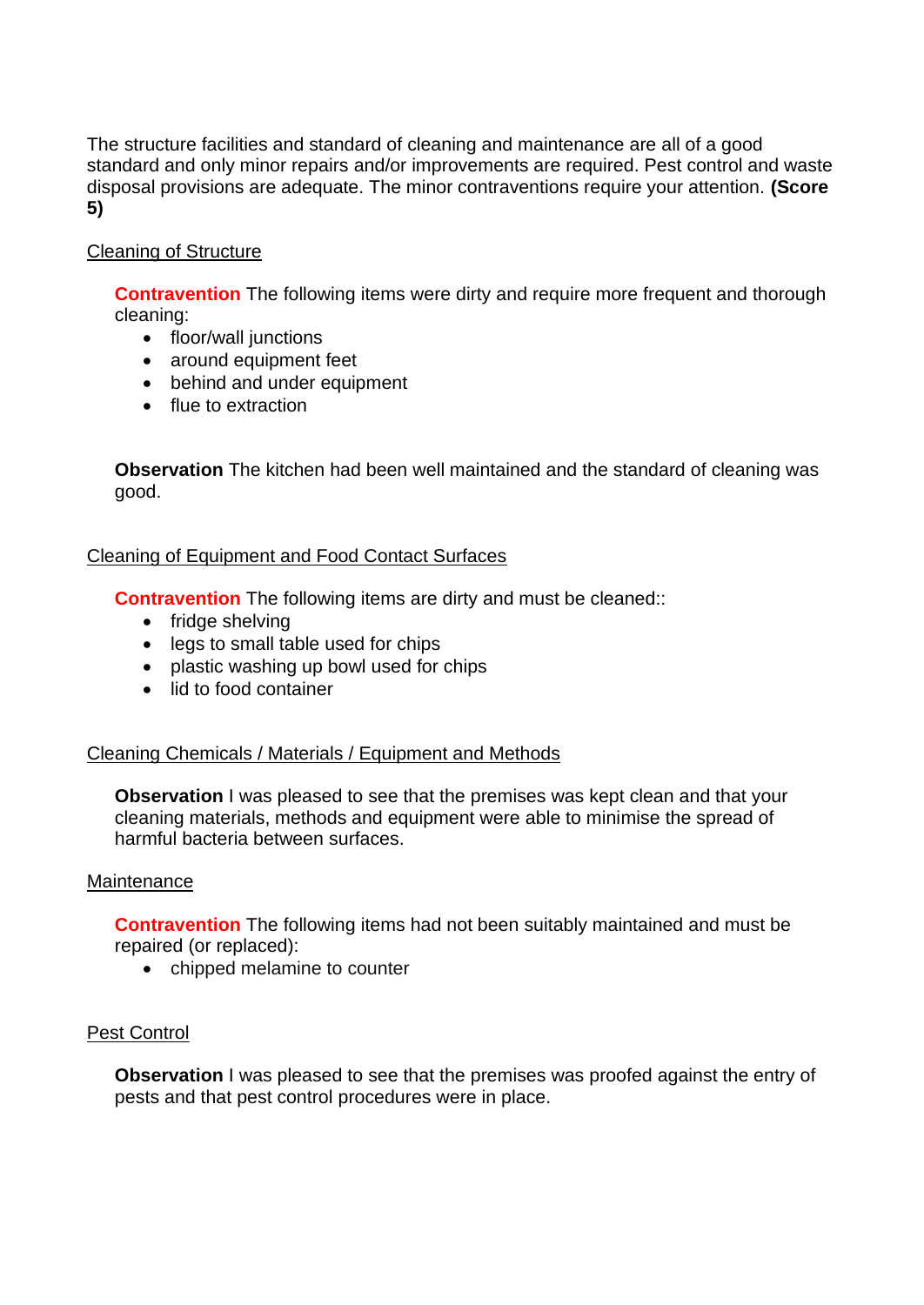## **3. Confidence in Management**

 There are generally satisfactory food safety controls in place although there is evidence of some non-compliance with the law. The contraventions require your attention; although not critical to food safety they may become so if not addressed. **(Score 10)** 

### Type of Food Safety Management System Required

**Observation** Your SFBB/food safety management system was in place and working well. I was confident you had effective control over hazards to food.

**Observation** You were monitoring (and recording) the temperatures of your fridges and freezers as well as the temperature of cooked/hot-held food and could demonstrate effective systems for controlling bacterial growth and survival.

## Safer Food Better Business/Food Safety Management System that works

**Contravention** The Management sections in your Safer food Better Business (SFBB) pack are intended to demonstrate you are in day-to-day control of the hazards to food.

- you are not working to your cleaning schedule
- add yourself to your training records

### Proving Your Arrangements are Working Well

 **Recommendation** I recommend you update your Safer food better business pack to include the section on Acrylamide

#### **Traceability**

**Observation** Your records were such that food could easily be traced back to its supplier.

#### Waste Food and other Refuse

**Observation** You had measures in place to dispose of waste food appropriately and were employing the services of an approved waste contractor.

## **Training**

**Observation** I was pleased to see that food handlers had been trained to an appropriate level and evidence of their training was made available.

## Infection Control / Sickness / Exclusion Policy